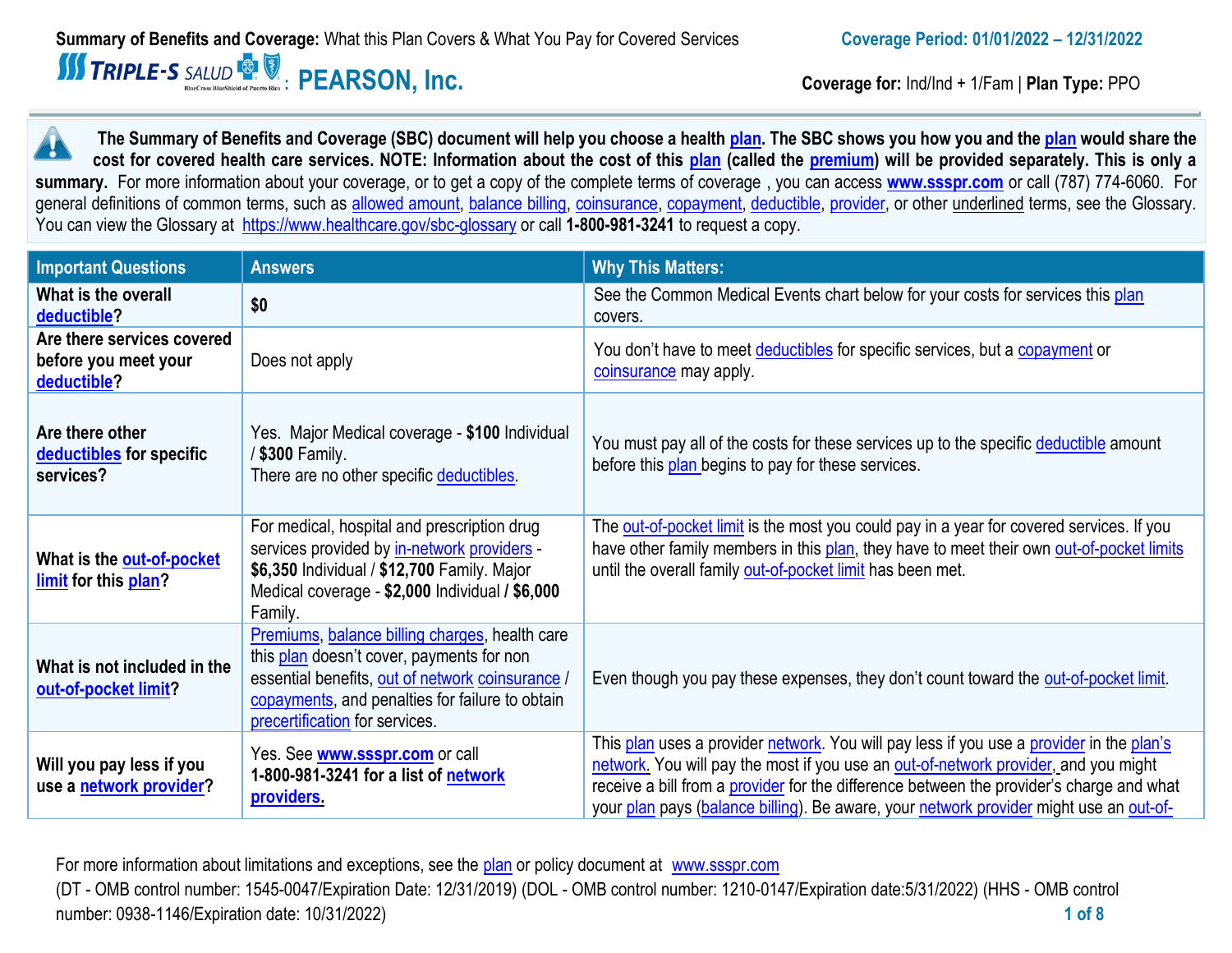|                                                       |     | network provider for some services (such as lab work). Check with your provider before |
|-------------------------------------------------------|-----|----------------------------------------------------------------------------------------|
|                                                       |     | you get services.                                                                      |
| Do you need a <u>referral</u> to<br>see a specialist? | No. | You can see the <b>specialist</b> you choose without a referral.                       |



All **copayment** and **coinsurance** costs shown in this chart are after your **deductible** has been met, if a **deductible** applies.

| <b>Common Medical</b>               | <b>Services You May Need</b>                        | <b>What You Will Pay</b>                                                                                                                                                                                  | <b>Limitations, Exceptions, &amp; Other</b>                                                                                      |                                                                                                                                                                                                                                                 |
|-------------------------------------|-----------------------------------------------------|-----------------------------------------------------------------------------------------------------------------------------------------------------------------------------------------------------------|----------------------------------------------------------------------------------------------------------------------------------|-------------------------------------------------------------------------------------------------------------------------------------------------------------------------------------------------------------------------------------------------|
| <b>Event</b>                        |                                                     | <b>Network Provider (You will</b><br>pay the least)                                                                                                                                                       | Out-of-Network Provider (You will<br>pay the most)                                                                               | <b>Important Information</b>                                                                                                                                                                                                                    |
|                                     | Primary care visit to treat an<br>injury or illness | \$10 copay / visit                                                                                                                                                                                        | Covered by reimbursement at 100%<br>of the Triple-S Salud established fees<br>less copayment or coinsurance of<br>basic coverage | --------------- none--------------                                                                                                                                                                                                              |
| If you visit a health               | Specialist/ subspecialist visit                     | \$15 copay / specialist visit<br>\$20 copay / subspecialist visit                                                                                                                                         | Covered by reimbursement at 100%<br>of the Triple-S Salud established fees<br>less copayment or coinsurance of<br>basic coverage | ---none--------------                                                                                                                                                                                                                           |
| care provider's<br>office or clinic | Preventive care/screening<br>/immunization          | No charge for preventive<br>services according to the<br><b>Federal Law</b><br>No charge for other<br><i>immunizations</i><br>20% coinsurance for the<br>immunization for respiratory<br>syncytial virus. | Covered by reimbursement at 100%<br>of the Triple-S Salud established fees<br>less copayment or coinsurance of<br>basic coverage | Immunization for respiratory<br>syncytial virus requires<br>precertification.<br>You may have to pay for non-<br>preventive services. Ask your<br>provider if the services needed are<br>preventive. Then check what your<br>plan will pay for. |
| If you have a test                  | Diagnostic test (x-ray, blood<br>work)              | 25% coinsurance x-ray and<br>blood work<br>30% coinsurance diagnostic test                                                                                                                                | Covered by reimbursement at 100%<br>of the Triple-S Salud established fees<br>less copayment or coinsurance of<br>basic coverage | -none-------------                                                                                                                                                                                                                              |

For more information about limitations and exceptions, see the plan or policy document at www.ssspr.com (DT - OMB control number: 1545-0047/Expiration Date: 12/31/2019) (DOL - OMB control number: 1210-0147/Expiration date:5/31/2022) (HHS - OMB control number: 0938-1146/Expiration date: 10/31/2022) **2 of 8**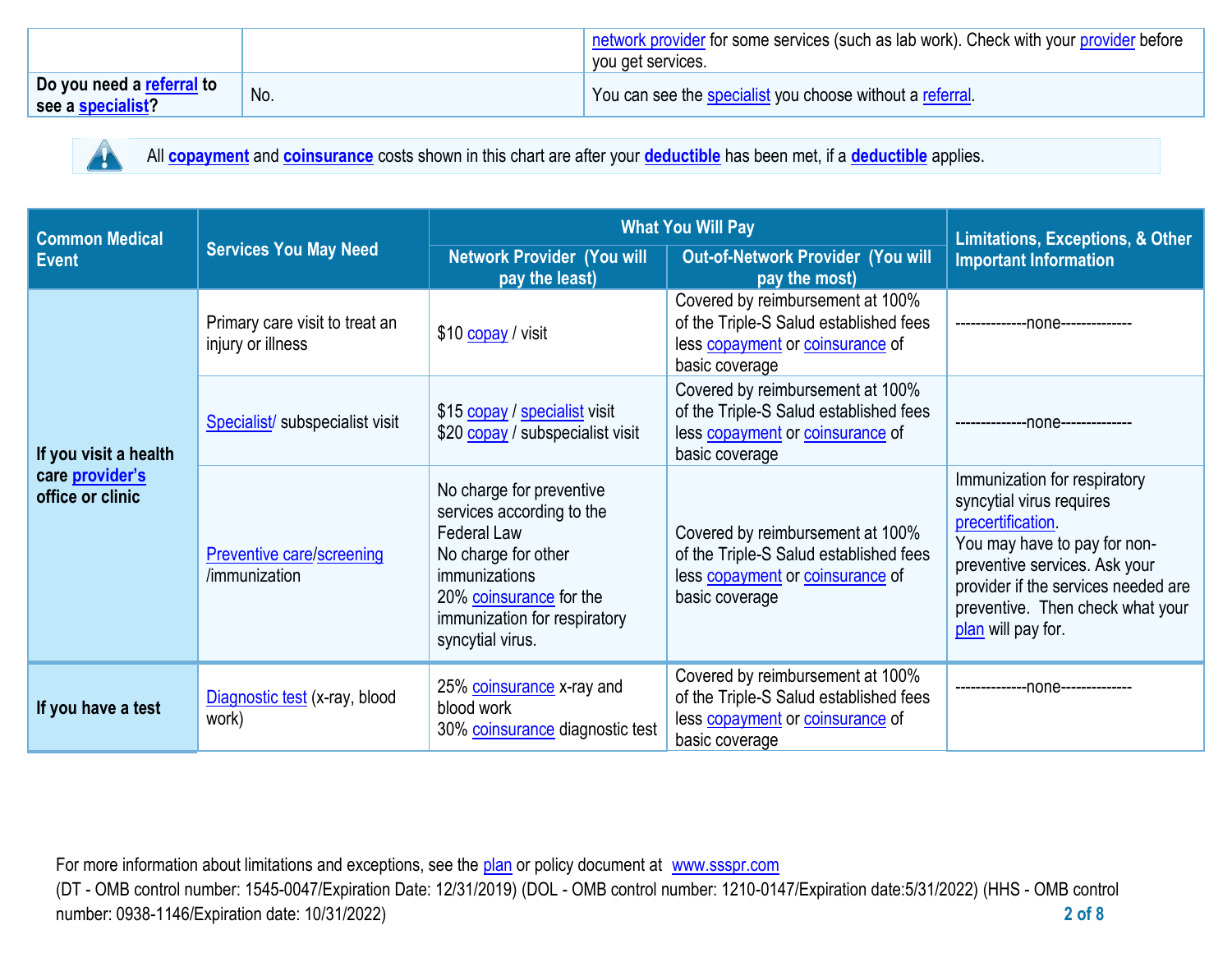| <b>Common Medical</b>                                                                                                                                      |                                                                                                      | <b>What You Will Pay</b>              | <b>Limitations, Exceptions, &amp; Other</b>                                                                                      |                                                                                                                                                                                                                                                                                                |  |
|------------------------------------------------------------------------------------------------------------------------------------------------------------|------------------------------------------------------------------------------------------------------|---------------------------------------|----------------------------------------------------------------------------------------------------------------------------------|------------------------------------------------------------------------------------------------------------------------------------------------------------------------------------------------------------------------------------------------------------------------------------------------|--|
| <b>Event</b>                                                                                                                                               | <b>Services You May Need</b><br><b>Network Provider (You will</b><br>pay the least)<br>pay the most) |                                       | Out-of-Network Provider (You will                                                                                                | <b>Important Information</b>                                                                                                                                                                                                                                                                   |  |
|                                                                                                                                                            | Imaging (CT/PET scans, MRIs)                                                                         | 30% coinsurance                       | Covered by reimbursement at 100%<br>of the Triple-S Salud established fees<br>less copayment or coinsurance of<br>basic coverage | Pet Scan and PET CT, up to one<br>(1) per year, per member, subject<br>to precertification. MRI and CT, up<br>to two (2) per anatomical region,<br>per year, per member. Excess MRI<br>and CT subject to precertification.                                                                     |  |
| If you need drugs to<br>treat your illness or<br>condition<br>More information<br>about prescription<br>drug coverage is<br>available at<br>www.ssspr.com. | <b>Preferred Generic drugs</b>                                                                       | \$5 copay / \$10 copay mail order     | Prescription drug coverage - covered<br>in United States or its territories by<br>reimbursement to the members up to             | The following rules apply:<br>Generic drugs as first option.<br>Up to 30-day (retail) supply<br>and 90-day supply or mail<br>order for some maintenance<br>drugs.<br>Mail order is not available for<br>$\bullet$<br>specialty drugs or drugs for<br>chemotherapy.<br>Some medications require |  |
|                                                                                                                                                            | Non-Preferred Generic drugs                                                                          | \$5 copay / \$10 copay mail order     |                                                                                                                                  |                                                                                                                                                                                                                                                                                                |  |
|                                                                                                                                                            | Preferred Brand drugs                                                                                | \$20 copay / \$40 copay mail<br>order |                                                                                                                                  |                                                                                                                                                                                                                                                                                                |  |
|                                                                                                                                                            | Non-Preferred Brand Drugs                                                                            | \$20 copay / \$40 copay mail<br>order | 75% of Triple-S Salud established<br>fees, less the applicable drug<br>copayment or coinsurance.                                 |                                                                                                                                                                                                                                                                                                |  |
|                                                                                                                                                            | <b>Preferred Specialty drugs</b>                                                                     | 30% coinsurance                       |                                                                                                                                  | precertification from the plan<br>and the use of step therapy.                                                                                                                                                                                                                                 |  |
|                                                                                                                                                            | Non-Preferred Specialty drugs                                                                        | 30% coinsurance                       |                                                                                                                                  |                                                                                                                                                                                                                                                                                                |  |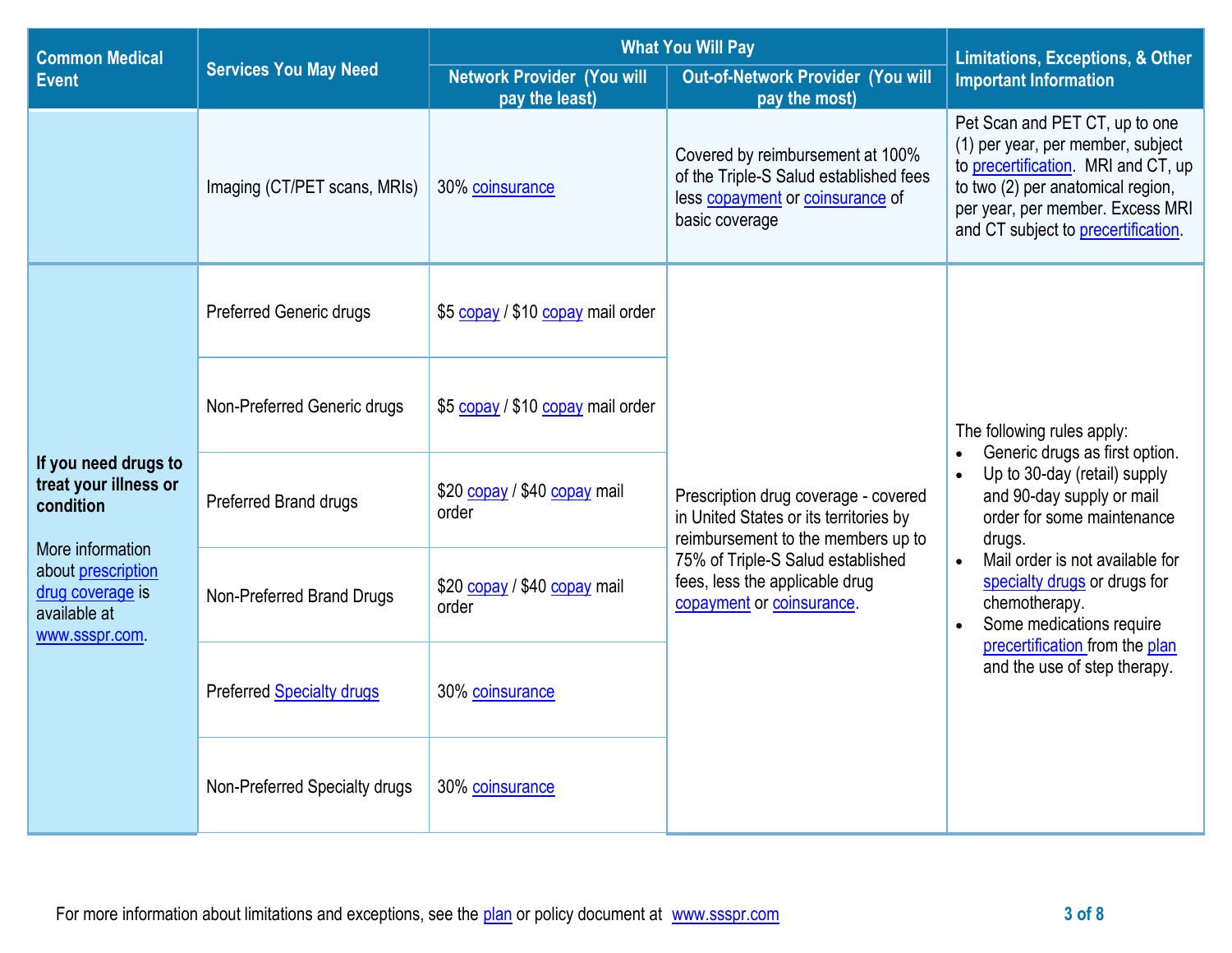| <b>Common Medical</b>                                                              | <b>Services You May Need</b>                      | <b>What You Will Pay</b>                                                                                            | <b>Limitations, Exceptions, &amp; Other</b>                                                                                      |                                                                                                              |
|------------------------------------------------------------------------------------|---------------------------------------------------|---------------------------------------------------------------------------------------------------------------------|----------------------------------------------------------------------------------------------------------------------------------|--------------------------------------------------------------------------------------------------------------|
| <b>Event</b>                                                                       |                                                   | <b>Network Provider (You will</b><br>pay the least)                                                                 | Out-of-Network Provider (You will<br>pay the most)                                                                               | <b>Important Information</b>                                                                                 |
|                                                                                    | Drugs for chemotherapy                            | 10% coinsurance                                                                                                     |                                                                                                                                  |                                                                                                              |
| If you have                                                                        | Facility fee (e.g., ambulatory<br>surgery center) | \$100 copay / visit                                                                                                 | Covered by reimbursement at 100%<br>of the Triple-S Salud established fees<br>less copayment or coinsurance of<br>basic coverage | -------------00ne--------------                                                                              |
| outpatient surgery                                                                 | Physician / surgeon fees                          | No Charge                                                                                                           | Covered by reimbursement at 100%<br>of the Triple-S Salud established fees<br>less copayment or coinsurance of<br>basic coverage | --none---------------                                                                                        |
| If you need                                                                        | <b>Emergency room care</b>                        | \$75 copay / visit                                                                                                  | \$75 copay / visit                                                                                                               | \$35 copay if recommended by<br>Teleconsulta.<br>Coinsurance may apply for non-<br>routine diagnostic tests. |
| immediate medical<br>attention                                                     | <b>Emergency medical</b><br>transportation        | Up to \$80 / occurrence                                                                                             | Up to \$80 / occurrence                                                                                                          | Covered by reimbursement                                                                                     |
|                                                                                    | <b>Urgent care</b>                                | \$35 copay / visit                                                                                                  | \$35 copay / visit                                                                                                               | Coinsurance may apply for non-<br>routine diagnostic tests other than<br>x-rays.                             |
| If you have a                                                                      | Facility fee (e.g., hospital room)                | \$100 copay / admission<br><b>Preferred Hospitals</b><br>\$300 copay / admission Non-<br><b>Preferred Hospitals</b> | Covered by reimbursement at 100%<br>of the Triple-S Salud established fees<br>less copayment or coinsurance of<br>basic coverage | -------------00ne---------------                                                                             |
| hospital stay                                                                      | Physician/surgeon fees                            | No charge, except for lithotripsy<br>and invasive cardiovascular test                                               | Covered by reimbursement at 100%<br>of the Triple-S Salud established fees<br>less copayment or coinsurance of<br>basic coverage | Lithotripsy requires precertification.                                                                       |
| If you need mental<br>health, behavioral<br>health, or substance<br>abuse services | Outpatient services                               | \$5 copay / group therapy<br>\$15 copay / visit (includes<br>collaterals)                                           | Covered by reimbursement at 100%<br>of the Triple-S Salud established fees<br>less copayment or coinsurance of<br>basic coverage | -none--------------                                                                                          |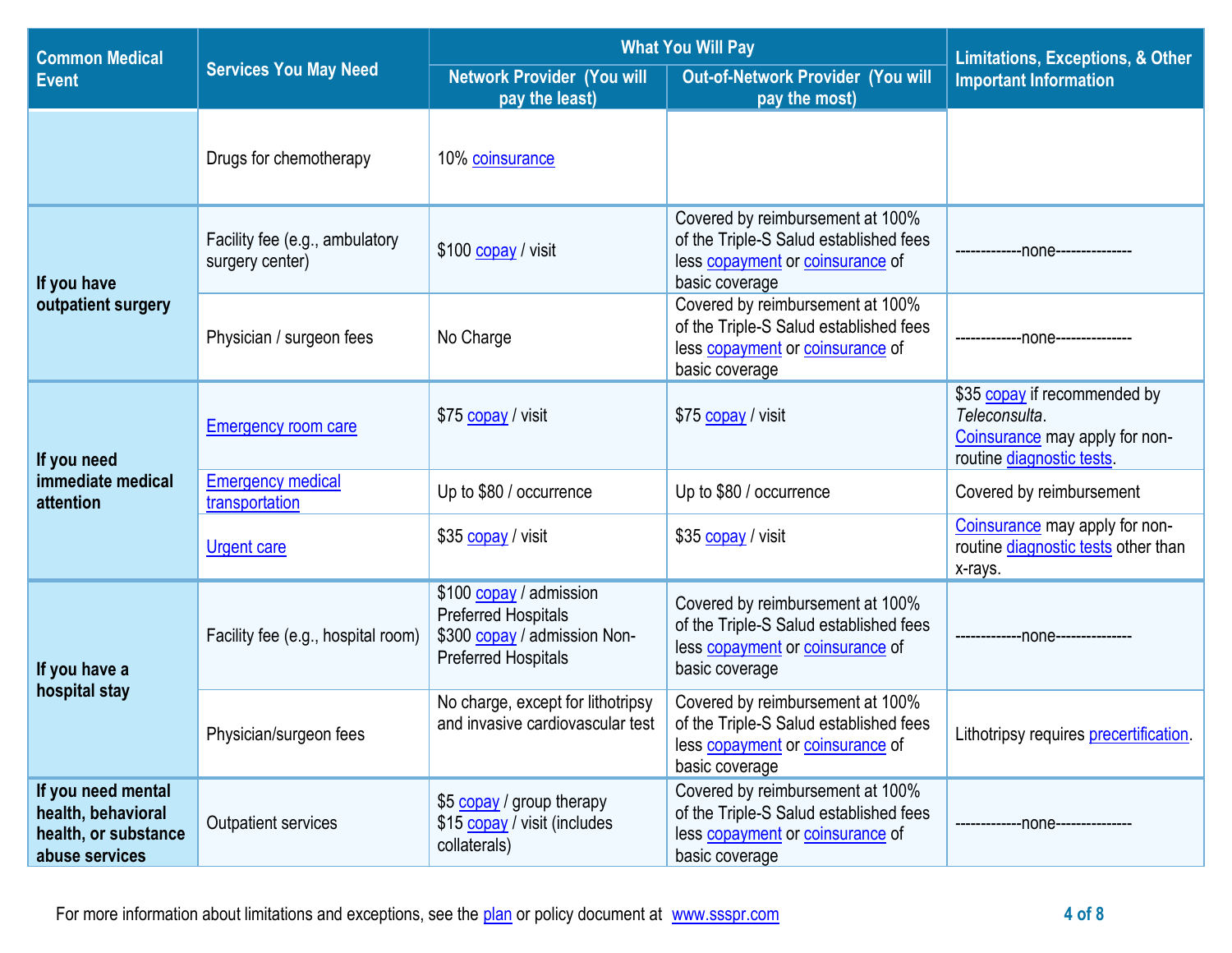| <b>Common Medical</b>                                                   |                                              | <b>What You Will Pay</b>                                                                                                                                                                                                                         | <b>Limitations, Exceptions, &amp; Other</b>                                                                                      |                                                                                                                                            |  |
|-------------------------------------------------------------------------|----------------------------------------------|--------------------------------------------------------------------------------------------------------------------------------------------------------------------------------------------------------------------------------------------------|----------------------------------------------------------------------------------------------------------------------------------|--------------------------------------------------------------------------------------------------------------------------------------------|--|
| <b>Event</b>                                                            | <b>Services You May Need</b>                 | <b>Network Provider (You will</b><br>pay the least)                                                                                                                                                                                              | <b>Out-of-Network Provider (You will</b><br>pay the most)                                                                        | <b>Important Information</b>                                                                                                               |  |
|                                                                         | Inpatient services                           | \$100 copay / admission<br><b>Preferred Hospitals</b><br>\$300 copay / admission Non-<br><b>Preferred Hospitals</b><br>\$25 copay / partial admission<br><b>Preferred Hospitals</b><br>\$50 copay / partial admission<br>Non-Preferred Hospitals | Covered by reimbursement at 100%<br>of the Triple-S Salud established fees<br>less copayment or coinsurance of<br>basic coverage | -none-----------                                                                                                                           |  |
| If you are pregnant                                                     | Office visits                                | \$15 copay                                                                                                                                                                                                                                       | Covered by reimbursement at 100%<br>of the Triple-S Salud established fees<br>less copayment or coinsurance of<br>basic coverage | Cost sharing does not apply for<br>preventive services. Maternity care<br>may include tests and services<br>described elsewhere in the SBC |  |
|                                                                         | Childbirth/delivery professional<br>services | No charge                                                                                                                                                                                                                                        | Covered by reimbursement at 100%<br>of the Triple-S Salud established fees<br>less copayment or coinsurance of<br>basic coverage |                                                                                                                                            |  |
|                                                                         | Childbirth/delivery facility<br>services     | \$100 copay / admission<br><b>Preferred Hospitals</b><br>\$300 copay / admission Non-<br><b>Preferred Hospitals</b>                                                                                                                              | Covered by reimbursement at 100%<br>of the Triple-S Salud established fees<br>less copayment or coinsurance of<br>basic coverage | (i.e. ultrasound.)                                                                                                                         |  |
| If you need help<br>recovering or have<br>other special health<br>needs | Home health care                             | 25% coinsurance                                                                                                                                                                                                                                  | Covered by reimbursement or<br>assignment of benefits, subject to a<br>25% coinsurance                                           | Up to 40 visits per policy year for<br>physical, occupational and speech<br>therapies. Requires<br>precertification.                       |  |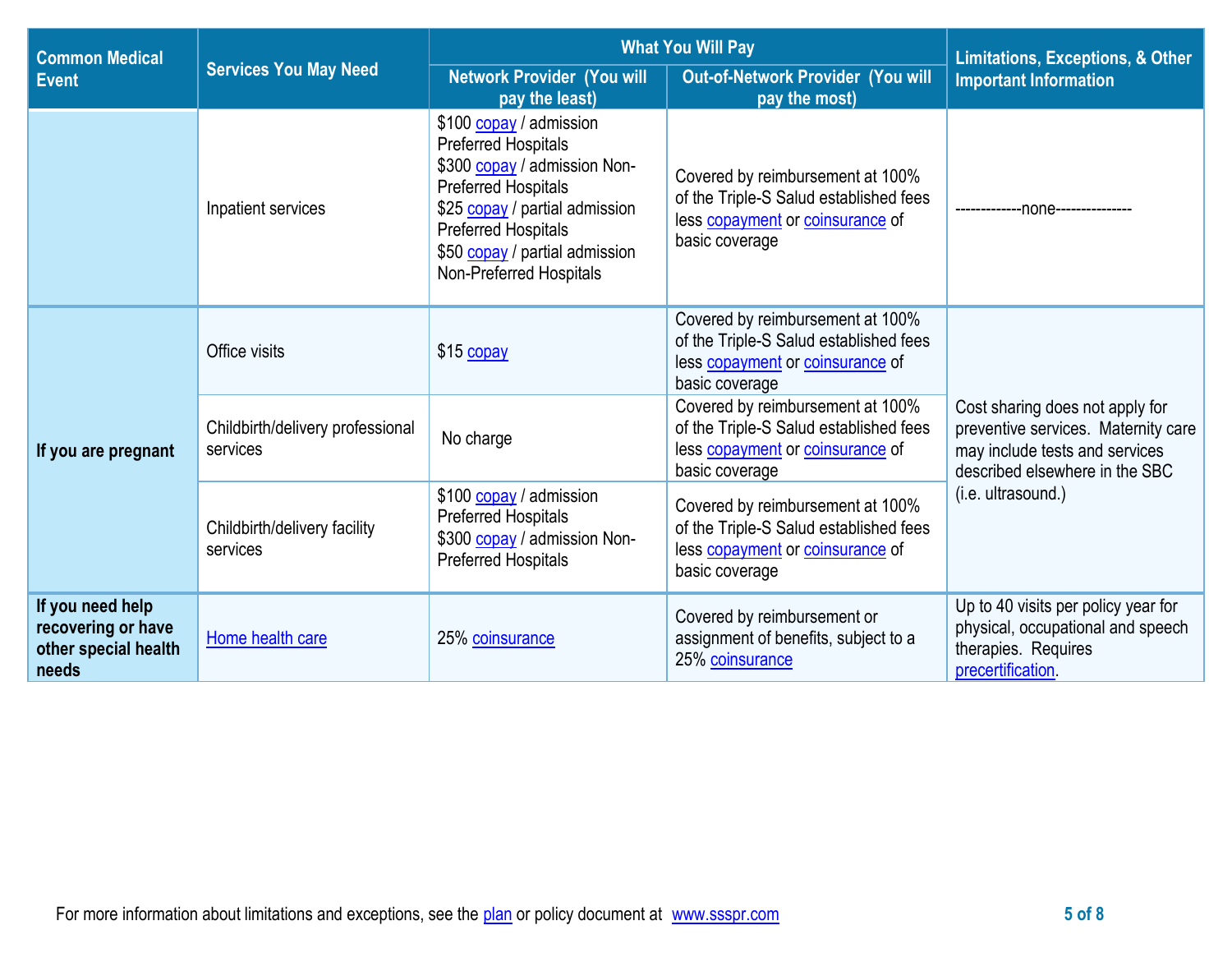| <b>Common Medical</b>                     | <b>Services You May Need</b>   | <b>What You Will Pay</b>                                                                             | <b>Limitations, Exceptions, &amp; Other</b>                                                                                      |                                                                                                                                |
|-------------------------------------------|--------------------------------|------------------------------------------------------------------------------------------------------|----------------------------------------------------------------------------------------------------------------------------------|--------------------------------------------------------------------------------------------------------------------------------|
| <b>Event</b>                              |                                | <b>Network Provider (You will</b><br>pay the least)                                                  | Out-of-Network Provider (You will<br>pay the most)                                                                               | <b>Important Information</b>                                                                                                   |
|                                           | <b>Rehabilitation services</b> | \$7 copay / physical therapies<br>and chiropractor's manipulations<br>\$7 copay / chiropractor visit | Covered by reimbursement at 100%<br>of the Triple-S Salud established fees<br>less copayment or coinsurance of<br>basic coverage | Up to 15 physical therapies per<br>policy year, per member.<br>Up to 15 manipulations per policy<br>year, per member.          |
|                                           | <b>Habilitation services</b>   | See Rehabilitation services.                                                                         | See Rehabilitation services.                                                                                                     | See Rehabilitation services.                                                                                                   |
|                                           | <b>Skilled nursing care</b>    | No charge                                                                                            | Covered by reimbursement or<br>assignment of benefits                                                                            | Up to 120 days per year, per<br>member. Requires precertification.                                                             |
|                                           | Durable medical equipment      | 25% coinsurance                                                                                      | Covered by reimbursement or<br>assignment of benefits, subject to a<br>25% coinsurance                                           | Requires precertification.                                                                                                     |
|                                           | Hospice service                | Covered through Case<br>Management, subject to be a<br>precertification.                             | Not covered                                                                                                                      | --------------none---------------                                                                                              |
| If your child needs<br>dental or eye care | Children's eye exam            | No charge                                                                                            | Covered by reimbursement at 100%<br>of the Triple-S Salud established fees<br>less copayment or coinsurance of<br>basic coverage | Up to one (1) refraction exam per<br>member, per year.                                                                         |
|                                           | Children's glasses             | Covered by reimbursement or<br>assignment of benefits                                                | Covered by reimbursement or<br>assignment of benefits                                                                            | Covered up to \$100 per year for<br>glasses and contact lenses. This<br>benefit does not apply to the out-<br>of-pocket limit. |
|                                           | Children's dental check-up     | No charge                                                                                            | Not covered                                                                                                                      | Covered through Dental coverage.<br>Up to one (1) dental check-up<br>every six (6) months.                                     |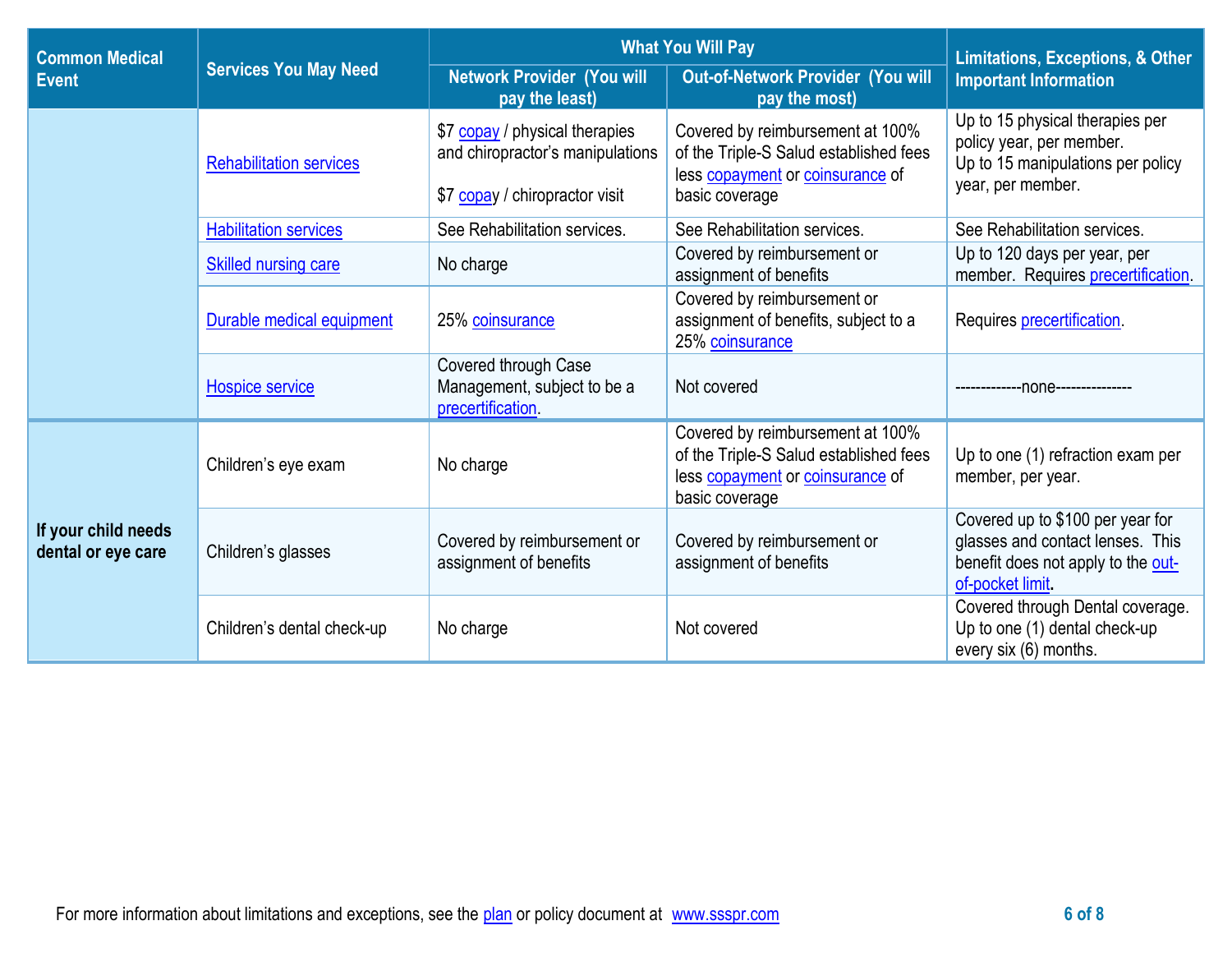| <b>Excluded Services &amp; Other Covered Services:</b>                                                                                                                                                                                                                                                                                                                                                                                                                                                                                                                                                                                                                                                                                                                                                                                                                                                                                                                                                                                                                                                                                                                                                                                                                                                                                                                                                                                                                                                                                                                                                                                                                                                                                                                                                                                                                                                                                                                                                                                                                                          |                                                                                                                                                                                                                                                                                                                                                                                                                                            |                      |
|-------------------------------------------------------------------------------------------------------------------------------------------------------------------------------------------------------------------------------------------------------------------------------------------------------------------------------------------------------------------------------------------------------------------------------------------------------------------------------------------------------------------------------------------------------------------------------------------------------------------------------------------------------------------------------------------------------------------------------------------------------------------------------------------------------------------------------------------------------------------------------------------------------------------------------------------------------------------------------------------------------------------------------------------------------------------------------------------------------------------------------------------------------------------------------------------------------------------------------------------------------------------------------------------------------------------------------------------------------------------------------------------------------------------------------------------------------------------------------------------------------------------------------------------------------------------------------------------------------------------------------------------------------------------------------------------------------------------------------------------------------------------------------------------------------------------------------------------------------------------------------------------------------------------------------------------------------------------------------------------------------------------------------------------------------------------------------------------------|--------------------------------------------------------------------------------------------------------------------------------------------------------------------------------------------------------------------------------------------------------------------------------------------------------------------------------------------------------------------------------------------------------------------------------------------|----------------------|
| Services Your Plan Generally Does NOT Cover (Check your policy or plan document for more information and a list of any other excluded services.)                                                                                                                                                                                                                                                                                                                                                                                                                                                                                                                                                                                                                                                                                                                                                                                                                                                                                                                                                                                                                                                                                                                                                                                                                                                                                                                                                                                                                                                                                                                                                                                                                                                                                                                                                                                                                                                                                                                                                |                                                                                                                                                                                                                                                                                                                                                                                                                                            |                      |
| Cosmetic surgery                                                                                                                                                                                                                                                                                                                                                                                                                                                                                                                                                                                                                                                                                                                                                                                                                                                                                                                                                                                                                                                                                                                                                                                                                                                                                                                                                                                                                                                                                                                                                                                                                                                                                                                                                                                                                                                                                                                                                                                                                                                                                | Long-term care<br>Non-emergency care when traveling outside                                                                                                                                                                                                                                                                                                                                                                                | Private-duty nursing |
| Infertility treatment                                                                                                                                                                                                                                                                                                                                                                                                                                                                                                                                                                                                                                                                                                                                                                                                                                                                                                                                                                                                                                                                                                                                                                                                                                                                                                                                                                                                                                                                                                                                                                                                                                                                                                                                                                                                                                                                                                                                                                                                                                                                           | the U.S.                                                                                                                                                                                                                                                                                                                                                                                                                                   | Weight loss programs |
| Other Covered Services (Limitations may apply to these services. This isn't a complete list. Please see your plan document.)                                                                                                                                                                                                                                                                                                                                                                                                                                                                                                                                                                                                                                                                                                                                                                                                                                                                                                                                                                                                                                                                                                                                                                                                                                                                                                                                                                                                                                                                                                                                                                                                                                                                                                                                                                                                                                                                                                                                                                    |                                                                                                                                                                                                                                                                                                                                                                                                                                            |                      |
| Acupuncture (covered through Triple-S Natural)                                                                                                                                                                                                                                                                                                                                                                                                                                                                                                                                                                                                                                                                                                                                                                                                                                                                                                                                                                                                                                                                                                                                                                                                                                                                                                                                                                                                                                                                                                                                                                                                                                                                                                                                                                                                                                                                                                                                                                                                                                                  | Dental care                                                                                                                                                                                                                                                                                                                                                                                                                                | Routine eye care     |
| Bariatric surgery subject to precertification                                                                                                                                                                                                                                                                                                                                                                                                                                                                                                                                                                                                                                                                                                                                                                                                                                                                                                                                                                                                                                                                                                                                                                                                                                                                                                                                                                                                                                                                                                                                                                                                                                                                                                                                                                                                                                                                                                                                                                                                                                                   | Hearing aids (covered through Major                                                                                                                                                                                                                                                                                                                                                                                                        | Routine foot care    |
| Chiropractic care                                                                                                                                                                                                                                                                                                                                                                                                                                                                                                                                                                                                                                                                                                                                                                                                                                                                                                                                                                                                                                                                                                                                                                                                                                                                                                                                                                                                                                                                                                                                                                                                                                                                                                                                                                                                                                                                                                                                                                                                                                                                               | Medical coverage)                                                                                                                                                                                                                                                                                                                                                                                                                          |                      |
| agencies is: Department of Labor's Employee Benefits Security Administration at 1-866-444-3272 or www.dol.gov/ebsa/healthreform. Other coverage options may be<br>available to you too, including buying individual insurance coverage. For more information about the individual insurance coverage, visit www.ssspr.com or call 787-<br>774-6060 or toll free 1-800-981-3241.<br>Your Grievance and Appeals Rights: There are agencies that can help if you have a complaint against your plan for a denial of a claim. This complaint is called a<br>grievance or appeal. For more information about your rights, look at the explanation of benefits you will receive for that medical claim. Your plan documents also<br>provide complete information to submit a claim, appeal, or a grievance for any reason to your plan. For more information about your rights, this notice, or assistance,<br>contact: Department of Labor's Employee Benefits Security Administration at 1-866-444-3272 or www.dol.gov/ebsa/healthreform, or visit www.ssspr.com or call 787-<br>774-6060 or toll free 1-800-981-3241.<br>Does this plan provide Minimum Essential Coverage? Yes<br>Minimum Essential Coverage generally includes plans, health insurance available through the Marketplace or other individual market policies, Medicare, Medicaid,<br>CHIP, TRICARE, and certain other coverage. If you are eligible for certain types of Minimum Essential Coverage, you may not be eligible for the premium tax credit.<br>Does this plan meet the Minimum Value Standards? Yes<br>If your plan doesn't meet the Minimum Value Standards, you may be eligible for a premium tax credit to help you pay for a plan through the Marketplace.<br><b>Language Access Services:</b><br>Spanish (Español): Para obtener asistencia en Español, llame al 787-774-6060 or toll free 1-800-981-3241.<br>Tagalog (Tagalog): Kung kailangan ninyo ang tulong sa Tagalog tumawag sa 787-774-6060 or toll free 1-800-981-3241.<br>Chinese (中文): 如果需要中文的帮助, 请拨打这个号码 787-774-6060 or toll free 1-800-981-3241. |                                                                                                                                                                                                                                                                                                                                                                                                                                            |                      |
| Navajo (Dine): Dinek'ehgo shika at'ohwol ninisingo, kwiijigo holne' 787-774-6060 or toll free 1-800-981-3241.                                                                                                                                                                                                                                                                                                                                                                                                                                                                                                                                                                                                                                                                                                                                                                                                                                                                                                                                                                                                                                                                                                                                                                                                                                                                                                                                                                                                                                                                                                                                                                                                                                                                                                                                                                                                                                                                                                                                                                                   |                                                                                                                                                                                                                                                                                                                                                                                                                                            |                      |
|                                                                                                                                                                                                                                                                                                                                                                                                                                                                                                                                                                                                                                                                                                                                                                                                                                                                                                                                                                                                                                                                                                                                                                                                                                                                                                                                                                                                                                                                                                                                                                                                                                                                                                                                                                                                                                                                                                                                                                                                                                                                                                 | To see examples of how this plan might cover costs for a sample medical situation, see the next section.                                                                                                                                                                                                                                                                                                                                   |                      |
| PRA Disclosure Statement: According to the Paperwork Reduction Act of 1995, no persons are required to respond to a collection of information unless it displays a valid OMB control number. The valid OMB control<br>number for this information collection is 0938-1146. The time required to complete this information collection is estimated to average 0.08 hours per response, including the time to review instructions, search existing dat<br>resources, gather the data needed, and complete and review the information collection. If you have comments concerning the accuracy of the time estimate(s) or suggestions for improving this form, please write to: CMS,<br>7500 Security Boulevard, Attn: PRA Reports Clearance Officer, Mail Stop C4-26-05, Baltimore, Maryland 21244-1850.                                                                                                                                                                                                                                                                                                                                                                                                                                                                                                                                                                                                                                                                                                                                                                                                                                                                                                                                                                                                                                                                                                                                                                                                                                                                                          |                                                                                                                                                                                                                                                                                                                                                                                                                                            |                      |
| <b>About these Coverage Examples:</b>                                                                                                                                                                                                                                                                                                                                                                                                                                                                                                                                                                                                                                                                                                                                                                                                                                                                                                                                                                                                                                                                                                                                                                                                                                                                                                                                                                                                                                                                                                                                                                                                                                                                                                                                                                                                                                                                                                                                                                                                                                                           |                                                                                                                                                                                                                                                                                                                                                                                                                                            |                      |
|                                                                                                                                                                                                                                                                                                                                                                                                                                                                                                                                                                                                                                                                                                                                                                                                                                                                                                                                                                                                                                                                                                                                                                                                                                                                                                                                                                                                                                                                                                                                                                                                                                                                                                                                                                                                                                                                                                                                                                                                                                                                                                 | This is not a cost estimator. Treatments shown are just examples of how this plan might cover medical care. Your actual costs will be different<br>depending on the actual care you receive, the prices your providers charge, and many other factors. Focus on the cost-sharing amounts<br>(deductibles, copayments and coinsurance) and excluded services under the plan. Use this information to compare the portion of costs you might |                      |

pay under different health **plans**. Please note these coverage examples are based on self-only coverage.